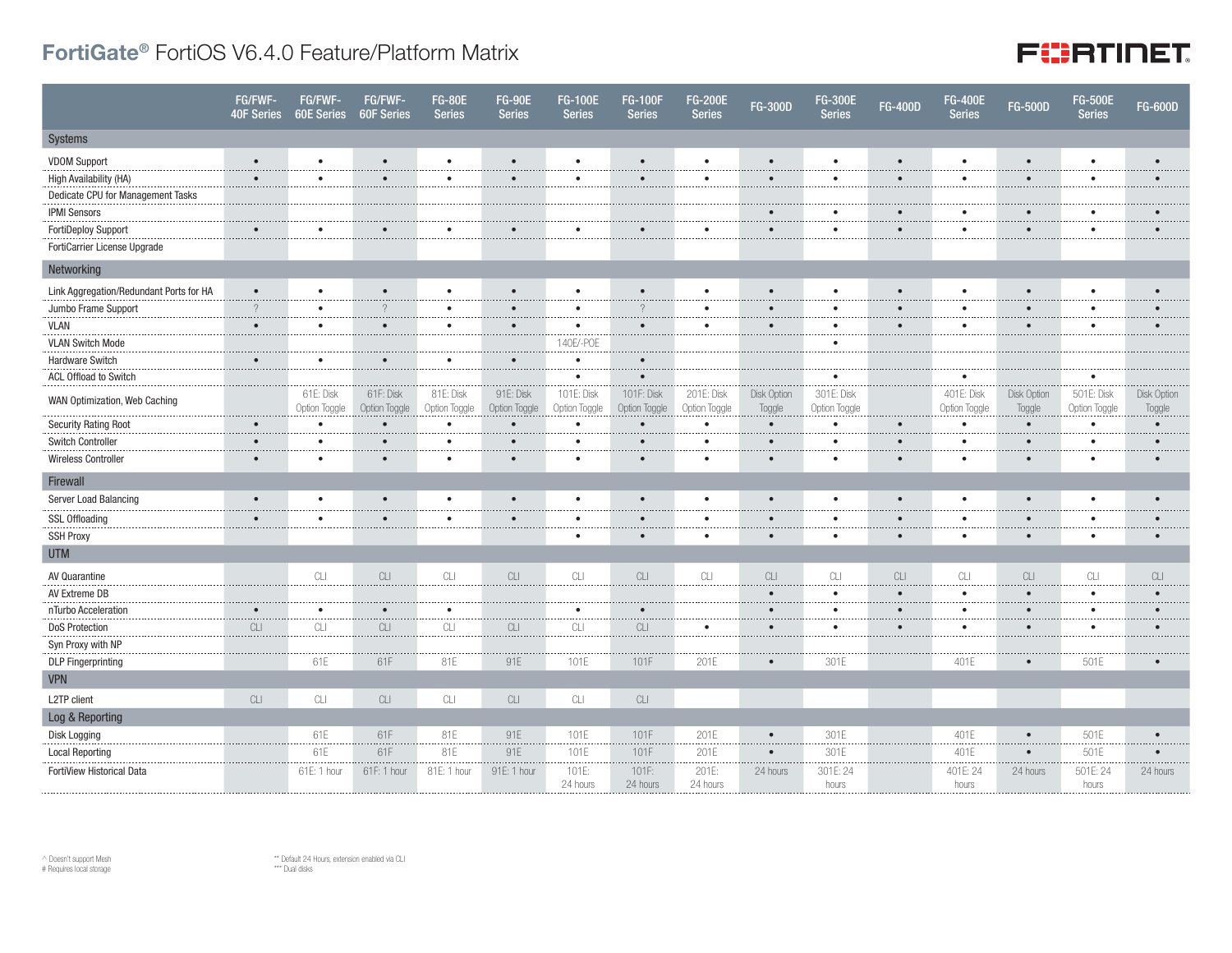

|                                         | <b>FG-600E</b><br><b>Series</b> | <b>FG-800D</b>                                                                               | <b>FG-900D</b>                                                                               | <b>FG-1000D</b>             | <b>FG-1100E</b> | <b>FG-1200D</b>       | <b>FG-1500D</b>                                                                              | FG-2000E<br><b>FG-2500E</b> | <b>FG-2200E</b> | <b>FG-3000D</b>       | <b>FG-3100D</b>       | <b>FG-3200D</b>                                                                              | <b>FG-3300E</b>                                                                              | <b>FG-3400E</b>     | <b>FG-3600E</b>                                                                              |
|-----------------------------------------|---------------------------------|----------------------------------------------------------------------------------------------|----------------------------------------------------------------------------------------------|-----------------------------|-----------------|-----------------------|----------------------------------------------------------------------------------------------|-----------------------------|-----------------|-----------------------|-----------------------|----------------------------------------------------------------------------------------------|----------------------------------------------------------------------------------------------|---------------------|----------------------------------------------------------------------------------------------|
| Systems                                 |                                 |                                                                                              |                                                                                              |                             |                 |                       |                                                                                              |                             |                 |                       |                       |                                                                                              |                                                                                              |                     |                                                                                              |
| <b>VDOM Support</b>                     | $\bullet$                       | $\bullet$                                                                                    | $\bullet$                                                                                    | $\bullet$                   | $\bullet$       | $\bullet$             |                                                                                              | $\bullet$                   | $\bullet$       | $\bullet$             | $\bullet$             | $\bullet$                                                                                    | $\bullet$                                                                                    | $\bullet$           | $\bullet$                                                                                    |
| High Availability (HA)                  | $\bullet$                       | $\bullet$                                                                                    | $\bullet$                                                                                    | $\bullet$                   | $\bullet$       | $\bullet$             | $\bullet$                                                                                    | $\bullet$                   | $\bullet$       | $\bullet$             | $\bullet$             | $\bullet$                                                                                    | $\bullet$                                                                                    | $\bullet$           | $\bullet$                                                                                    |
| Dedicate CPU for Management Tasks       |                                 |                                                                                              |                                                                                              | $\bullet$<br>.              | $\bullet$<br>.  | $\bullet$<br>.        | $\bullet$<br>.                                                                               | $\bullet$<br>.              | $\bullet$<br>.  | ٠<br>.                | $\bullet$<br>.        | $\bullet$<br>.                                                                               | $\bullet$<br>.                                                                               | $\bullet$<br>.      | $\bullet$<br>.                                                                               |
| <b>IPMI Sensors</b>                     | $\bullet$                       | $\bullet$                                                                                    | $\bullet$<br>1.1.1.1                                                                         | $\bullet$<br>$\overline{a}$ | $\bullet$       | $\bullet$             | $\bullet$                                                                                    | $\bullet$                   | $\bullet$       | $\bullet$             | $\bullet$             | $\bullet$                                                                                    | $\bullet$                                                                                    | $\bullet$           | $\bullet$                                                                                    |
| <b>FortiDeploy Support</b>              | $\bullet$<br>.                  | $\bullet$<br>.                                                                               | $\bullet$<br>.                                                                               |                             |                 |                       |                                                                                              |                             |                 |                       |                       |                                                                                              |                                                                                              |                     |                                                                                              |
| FortiCarrier License Upgrade            |                                 |                                                                                              |                                                                                              |                             |                 |                       |                                                                                              |                             |                 |                       |                       |                                                                                              | $\bullet$                                                                                    |                     |                                                                                              |
| Networking                              |                                 |                                                                                              |                                                                                              |                             |                 |                       |                                                                                              |                             |                 |                       |                       |                                                                                              |                                                                                              |                     |                                                                                              |
| Link Aggregation/Redundant Ports for HA | $\bullet$                       | $\bullet$                                                                                    | $\bullet$                                                                                    | $\bullet$                   | $\bullet$       | $\bullet$             | $\bullet$                                                                                    | $\bullet$                   | $\bullet$       | ٠                     | $\bullet$             | $\bullet$                                                                                    | $\bullet$                                                                                    | $\bullet$           | $\bullet$                                                                                    |
| Jumbo Frame Support                     | $\bullet$<br>.                  | $\bullet$<br>.                                                                               | $\bullet$<br>.                                                                               | $\bullet$<br>.              | $\bullet$<br>.  | $\bullet$<br>         | $\bullet$<br>.                                                                               | $\bullet$<br>.              | $\gamma$<br>.   | $\bullet$             | $\bullet$<br>.        | $\bullet$<br>.                                                                               | $\overline{?}$<br>.                                                                          | $\bullet$<br>.      | $\bullet$<br>.                                                                               |
| <b>VLAN</b>                             | $\bullet$                       | $\bullet$                                                                                    | $\bullet$                                                                                    | $\bullet$<br>.              | $\bullet$       | $\bullet$             | $\bullet$                                                                                    | $\bullet$                   | $\bullet$       | ٠                     | $\bullet$             | $\bullet$                                                                                    | $\bullet$                                                                                    | $\bullet$           | $\bullet$                                                                                    |
| <b>VLAN Switch Mode</b>                 |                                 |                                                                                              |                                                                                              |                             |                 |                       |                                                                                              |                             |                 |                       |                       |                                                                                              |                                                                                              |                     |                                                                                              |
| Hardware Switch                         |                                 |                                                                                              |                                                                                              |                             |                 |                       |                                                                                              |                             |                 |                       |                       |                                                                                              |                                                                                              |                     |                                                                                              |
| ACL Offload to ISF                      | $\bullet$                       |                                                                                              |                                                                                              |                             | $\bullet$       | $\bullet$             | $\bullet$                                                                                    | $\bullet$                   | $\bullet$       | $\bullet$             | $\bullet$             | $\bullet$                                                                                    | $\bullet$                                                                                    | $\bullet$           | $\bullet$                                                                                    |
| WAN Optimization, Web Caching           | 601E: Disk<br>Option Toggle     | Disk Option<br>Toggle                                                                        | Disk Option<br>Toggle                                                                        | Disk Option<br>Toggle       | $\bullet$ ***   | Disk Option<br>Toggle | $e^{-x+x}$                                                                                   | Disk Option<br>Toggle       | $e^{-x+x}$      | Disk Option<br>Toggle | Disk Option<br>Toggle | $\bullet$ ***                                                                                | $\bullet$ ***                                                                                | $\bullet$ ***       | $e^{-\lambda x x}$                                                                           |
| <b>Security Rating Root</b>             | $\bullet$                       | $\bullet$<br>                                                                                | $\bullet$                                                                                    | $\bullet$                   | $\bullet$       | $\bullet$             | $\bullet$                                                                                    | $\bullet$                   | $\bullet$       | $\bullet$             | $\bullet$             | $\bullet$                                                                                    | $\bullet$                                                                                    | $\bullet$           | $\bullet$                                                                                    |
| Switch Controller                       | $\bullet$                       | $\bullet$<br>.                                                                               | $\bullet$                                                                                    | $\bullet$<br>$\sim$ $\sim$  | $\bullet$       | $\bullet$             | $\bullet$                                                                                    | $\bullet$                   | $\bullet$       | $\bullet$             | $\bullet$             | $\bullet$                                                                                    | $\bullet$                                                                                    | $\bullet$           | $\bullet$                                                                                    |
| <b>Wireless Controller</b>              | $\bullet$                       | $\bullet$                                                                                    | $\bullet$                                                                                    | $\bullet$                   | $\bullet$       | $\bullet$             |                                                                                              | $\bullet$                   | $\bullet$       | ٠                     | $\bullet$             | $\bullet$                                                                                    | $\bullet$                                                                                    | $\bullet$           | $\bullet$                                                                                    |
| Firewall                                |                                 |                                                                                              |                                                                                              |                             |                 |                       |                                                                                              |                             |                 |                       |                       |                                                                                              |                                                                                              |                     |                                                                                              |
| Server Load Balancing                   | $\bullet$                       | $\bullet$                                                                                    | $\bullet$                                                                                    | $\bullet$                   | $\bullet$       | $\bullet$             | $\bullet$                                                                                    | $\bullet$                   | $\bullet$       | $\bullet$             | $\bullet$             | $\bullet$                                                                                    | $\bullet$                                                                                    | $\bullet$           | $\bullet$                                                                                    |
| <b>SSL Offloading</b>                   | $\bullet$                       | $\bullet$                                                                                    | $\bullet$                                                                                    | $\bullet$                   | $\bullet$       | $\bullet$             | $\bullet$                                                                                    | $\bullet$                   | $\bullet$       | ٠                     | $\bullet$             | $\bullet$                                                                                    | $\bullet$                                                                                    | $\bullet$           | $\bullet$                                                                                    |
| <b>SSH Proxy</b>                        | $\bullet$                       | $\bullet$                                                                                    | $\bullet$                                                                                    | $\bullet$                   | $\bullet$       | $\bullet$             | $\bullet$                                                                                    | $\bullet$                   | $\bullet$       | ٠                     | $\bullet$             | $\bullet$                                                                                    | $\bullet$                                                                                    | $\bullet$           | $\bullet$                                                                                    |
| <b>UTM</b>                              |                                 |                                                                                              |                                                                                              |                             |                 |                       |                                                                                              |                             |                 |                       |                       |                                                                                              |                                                                                              |                     |                                                                                              |
| AV Quarantine                           | CLI                             | $\ensuremath{\mathbb{C}}\xspace\ensuremath{\mathbb{L}}\xspace\ensuremath{\mathbb{L}}\xspace$ | $\ensuremath{\mathbb{C}}\xspace\ensuremath{\mathbb{L}}\xspace\ensuremath{\mathbb{L}}\xspace$ | CLI                         | CLI             | CLI                   | $\ensuremath{\mathbb{C}}\xspace\ensuremath{\mathbb{L}}\xspace\ensuremath{\mathbb{L}}\xspace$ | CLI                         | CLI             | CLI                   | CLI                   | $\ensuremath{\mathbb{C}}\xspace\ensuremath{\mathbb{L}}\xspace\ensuremath{\mathbb{L}}\xspace$ | $\ensuremath{\mathbb{C}}\xspace\ensuremath{\mathbb{L}}\xspace\ensuremath{\mathbb{L}}\xspace$ | CL                  | $\ensuremath{\mathbb{C}}\xspace\ensuremath{\mathbb{L}}\xspace\ensuremath{\mathbb{L}}\xspace$ |
| AV Extreme DB                           | $\bullet$<br>.                  | $\bullet$<br>.                                                                               | $\bullet$<br>.                                                                               | $\bullet$<br>$\cdots$       | $\bullet$       | $\bullet$             | $\bullet$<br>$\cdots$                                                                        | $\bullet$                   | $\bullet$       | $\bullet$             | $\bullet$<br>.        | $\bullet$<br>$\cdots$                                                                        | $\bullet$<br>.                                                                               | $\bullet$<br>المحاد | $\bullet$                                                                                    |
| nTurbo Acceleration                     | $\bullet$<br>.                  | $\bullet$<br>.                                                                               | $\bullet$<br>.                                                                               | $\bullet$<br>.              | $\bullet$       | $\bullet$             | $\bullet$                                                                                    | $\bullet$                   | $\bullet$       | ٠                     | $\bullet$             | $\bullet$<br>                                                                                | $\bullet$<br>.                                                                               | $\bullet$<br>       | $\bullet$                                                                                    |
| <b>DoS Protection</b>                   | $\bullet$                       | $\bullet$<br>.                                                                               | $\bullet$<br>1.1111                                                                          | $\bullet$<br>$\cdots$       | $\bullet$       | $\bullet$<br>.        | $\bullet$<br>.                                                                               | $\bullet$<br>.              | $\bullet$<br>.  | ٠                     | $\bullet$<br>.        | $\bullet$<br>.                                                                               | $\bullet$<br>.                                                                               | $\bullet$<br>       | $\bullet$                                                                                    |
| Syn Proxy with NP                       |                                 |                                                                                              |                                                                                              | .                           | $\bullet$       | $\bullet$             |                                                                                              | ٠                           | $\bullet$       | ٠                     | $\bullet$             | 1.1.1.1                                                                                      | $\bullet$                                                                                    | $\bullet$           |                                                                                              |
| <b>DLP</b> Fingerprinting               | 601E                            | $\bullet$                                                                                    | $\bullet$                                                                                    | $\bullet$                   | 1101E           | $\bullet$             | $\bullet$                                                                                    | $\bullet$                   | $\bullet$       | ٠                     | $\bullet$             | $\bullet$                                                                                    | $\bullet$                                                                                    | $\bullet$           |                                                                                              |
| <b>VPN</b>                              |                                 |                                                                                              |                                                                                              |                             |                 |                       |                                                                                              |                             |                 |                       |                       |                                                                                              |                                                                                              |                     |                                                                                              |
| L2TP client                             |                                 |                                                                                              |                                                                                              |                             |                 |                       |                                                                                              |                             |                 |                       |                       |                                                                                              |                                                                                              |                     |                                                                                              |
| Log & Reporting                         |                                 |                                                                                              |                                                                                              |                             |                 |                       |                                                                                              |                             |                 |                       |                       |                                                                                              |                                                                                              |                     |                                                                                              |
| Disk Logging                            | 601E                            | $\bullet$                                                                                    | $\bullet$                                                                                    | $\bullet$                   | $\bullet$       | $\bullet$             | $\bullet$                                                                                    | $\bullet$                   | $\bullet$       | $\bullet$             | $\bullet$             | $\bullet$                                                                                    | $\bullet$                                                                                    | $\bullet$           | $\bullet$<br>.                                                                               |
| <b>Local Reporting</b>                  | 601E                            | $\bullet$                                                                                    | $\bullet$                                                                                    | $\bullet$                   | 1101E           | $\bullet$             | $\bullet$                                                                                    | $\bullet$                   | $\bullet$       | ٠                     | $\bullet$             | $\bullet$                                                                                    | $\bullet$                                                                                    | 3401E               | 3601E                                                                                        |
| FortiView Historical Data               | 601E: 24<br>hours               | 24 hours                                                                                     | 24 hours                                                                                     | 24 hours                    | 7 days **       | 24 hours              | 7 days **                                                                                    | 7 days **                   | 7 days **       | 7 days **             | 7 days **             | 7 days **                                                                                    | 7 days **                                                                                    | 7 days **           | 7 days **                                                                                    |